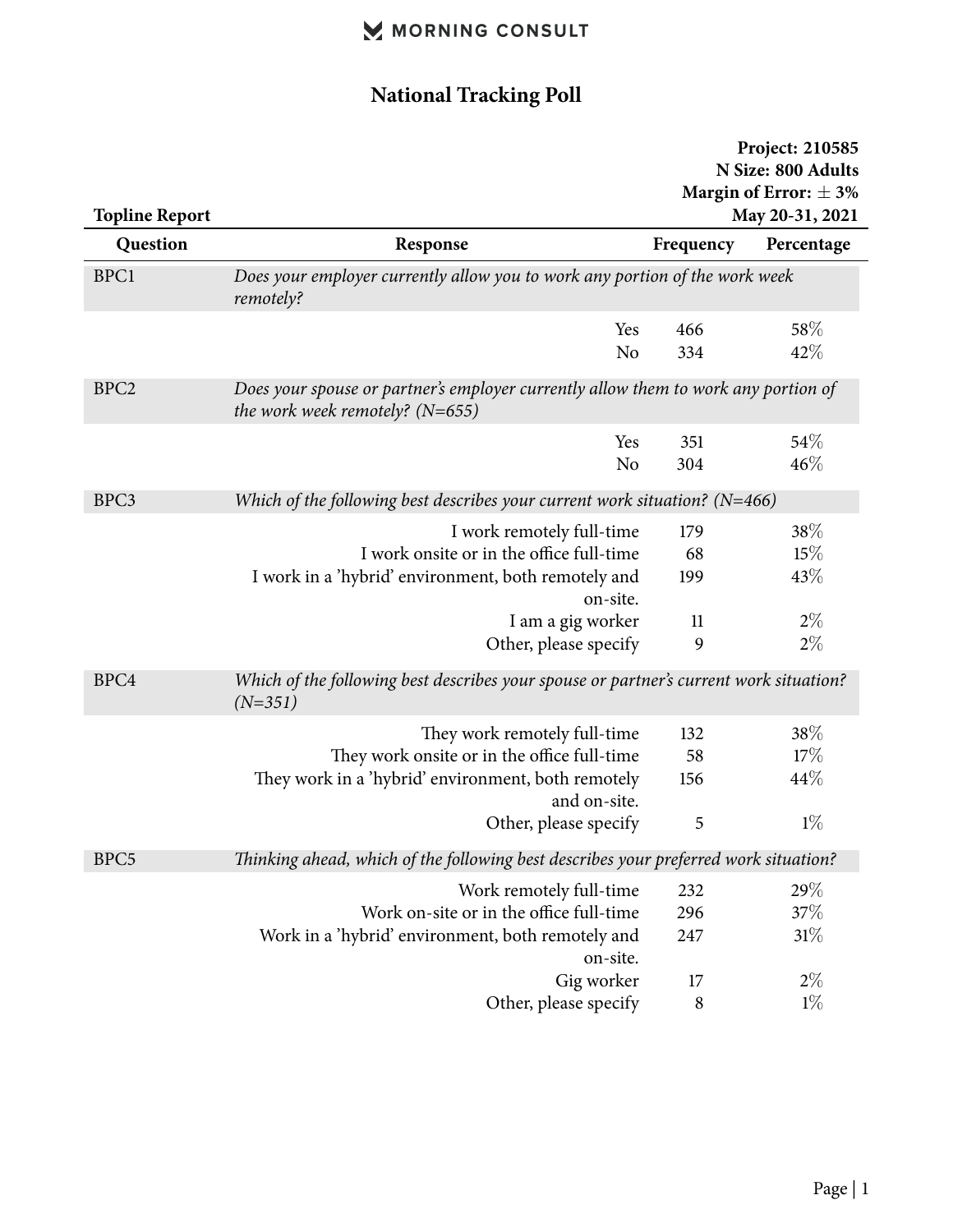| Question         | Response                                                                                                                                                                                                                                                                                                                                     | Frequency  | Percentage    |
|------------------|----------------------------------------------------------------------------------------------------------------------------------------------------------------------------------------------------------------------------------------------------------------------------------------------------------------------------------------------|------------|---------------|
| BPC <sub>6</sub> | Thinking about your work hours, how far in advance are you aware of your work<br>schedule, or do you have a fixed work schedule?                                                                                                                                                                                                             |            |               |
|                  | Less than a week in advance                                                                                                                                                                                                                                                                                                                  | 50         | $6\%$         |
|                  | 1 week in advance                                                                                                                                                                                                                                                                                                                            | 86         | 11%           |
|                  | 2 weeks in advance                                                                                                                                                                                                                                                                                                                           | 93         | $12\%$        |
|                  | 3 weeks in advance                                                                                                                                                                                                                                                                                                                           | 60         | $8\%$         |
|                  | 4-7 weeks in advance                                                                                                                                                                                                                                                                                                                         | 55         | 7%            |
|                  | 8-12 weeks in advance                                                                                                                                                                                                                                                                                                                        | 20         | $2\%$         |
|                  | I have a fixed work schedule                                                                                                                                                                                                                                                                                                                 | 337        | 42%           |
|                  | I am an 'on-call' worker                                                                                                                                                                                                                                                                                                                     | 6          | $1\%$         |
|                  | I make my own schedule.                                                                                                                                                                                                                                                                                                                      | 92         | $12\%$        |
|                  | Other, please specify                                                                                                                                                                                                                                                                                                                        | 1          | $0\%$         |
| BPC7             | Have you switched to a gig job over the past 12 months due to child care<br>responsibilities? This could include needing to work different or more flexible hours to<br>provide care for your child.                                                                                                                                         |            |               |
|                  | Yes                                                                                                                                                                                                                                                                                                                                          | 196        | 24\%          |
|                  | N <sub>o</sub>                                                                                                                                                                                                                                                                                                                               | 604        | 76%           |
| BPC8             | Has your spouse or partner switched to a gig job over the past 12 months due to child<br>care responsibilities? This could include needing to work different or more flexible<br>hours to provide care for your child. $(N=655)$                                                                                                             |            |               |
|                  | Yes<br>N <sub>o</sub>                                                                                                                                                                                                                                                                                                                        | 161<br>494 | 25%<br>75%    |
| BPC9_1           | A child-care arrangement can include centers, home-based child care, pre-k, relatives,<br>parents, etc. In a typical week, does your family need a child care arrangement for<br>your children under 5 so that you (or both you and your spouse/partner) can work<br>during the following hours? During traditional work hours (8am-6pm)     |            |               |
|                  | Yes<br>N <sub>o</sub>                                                                                                                                                                                                                                                                                                                        | 595<br>205 | $74\%$<br>26% |
| BPC9_2           | A child-care arrangement can include centers, home-based child care, pre-k, relatives,<br>parents, etc. In a typical week, does your family need a child care arrangement for<br>your children under 5 so that you (or both you and your spouse/partner) can work<br>during the following hours? Outside of traditional work hours (6pm-8am) |            |               |
|                  | Yes<br>N <sub>o</sub>                                                                                                                                                                                                                                                                                                                        | 229<br>571 | 29%<br>71\%   |
| BPC10_1NET       | You mentioned that in a typical week, your family needs a child care arrangement for<br>your children under 5 outside of the traditional 8am-6pm work hours in order to<br>work. Which of the following hours do you require a child care arrangement? Please<br>select all that apply. 6pm to 8pm $(N=229)$                                 |            |               |
|                  | Selected<br>Not Selected                                                                                                                                                                                                                                                                                                                     | 113<br>116 | 49%<br>51\%   |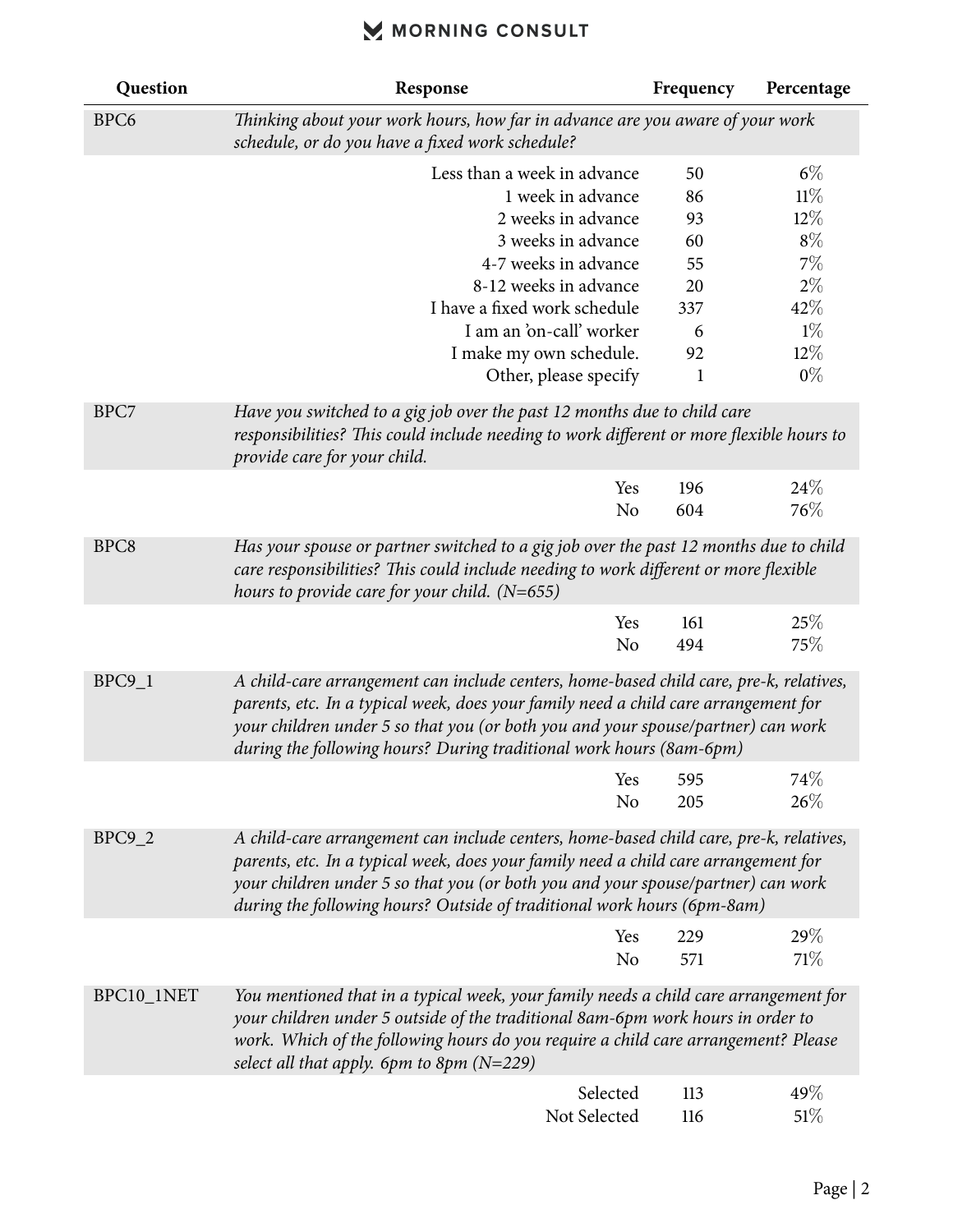| Question   | Response                                                                                                                                                                                                                                                                                                           | Frequency | Percentage    |
|------------|--------------------------------------------------------------------------------------------------------------------------------------------------------------------------------------------------------------------------------------------------------------------------------------------------------------------|-----------|---------------|
| BPC10_2NET | You mentioned that in a typical week, your family needs a child care arrangement for<br>your children under 5 outside of the traditional 8am-6pm work hours in order to<br>work. Which of the following hours do you require a child care arrangement? Please<br>select all that apply. 8pm to 10pm $(N=229)$      |           |               |
|            | Selected<br>Not Selected                                                                                                                                                                                                                                                                                           | 89<br>140 | 39%<br>$61\%$ |
| BPC10_3NET | You mentioned that in a typical week, your family needs a child care arrangement for<br>your children under 5 outside of the traditional 8am-6pm work hours in order to<br>work. Which of the following hours do you require a child care arrangement? Please<br>select all that apply. 10pm to 12am ( $N=229$ )   |           |               |
|            | Selected<br>Not Selected                                                                                                                                                                                                                                                                                           | 57<br>172 | 25%<br>75%    |
| BPC10_4NET | You mentioned that in a typical week, your family needs a child care arrangement for<br>your children under 5 outside of the traditional 8am-6pm work hours in order to<br>work. Which of the following hours do you require a child care arrangement? Please<br>select all that apply. 12am to 2am ( $N=229$ )    |           |               |
|            | Selected<br>Not Selected                                                                                                                                                                                                                                                                                           | 53<br>176 | 23%<br>77\%   |
| BPC10_5NET | You mentioned that in a typical week, your family needs a child care arrangement for<br>your children under 5 outside of the traditional 8am-6pm work hours in order to<br>work. Which of the following hours do you require a child care arrangement? Please<br>select all that apply. 2am to 4am (N=229)         |           |               |
|            | Selected<br>Not Selected                                                                                                                                                                                                                                                                                           | 37<br>192 | 16%<br>$84\%$ |
| BPC10_6NET | You mentioned that in a typical week, your family needs a child care arrangement for<br>your children under 5 outside of the traditional 8am-6pm work hours in order to<br>work. Which of the following hours do you require a child care arrangement? Please<br>select all that apply. $4am$ to $6am$ ( $N=229$ ) |           |               |
|            | Selected<br>Not Selected                                                                                                                                                                                                                                                                                           | 41<br>188 | $18\%$<br>82% |
| BPC10_7NET | You mentioned that in a typical week, your family needs a child care arrangement for<br>your children under 5 outside of the traditional 8am-6pm work hours in order to<br>work. Which of the following hours do you require a child care arrangement? Please<br>select all that apply. 6am to 8am $(N=229)$       |           |               |
|            | Selected<br>Not Selected                                                                                                                                                                                                                                                                                           | 73<br>156 | 32%<br>68%    |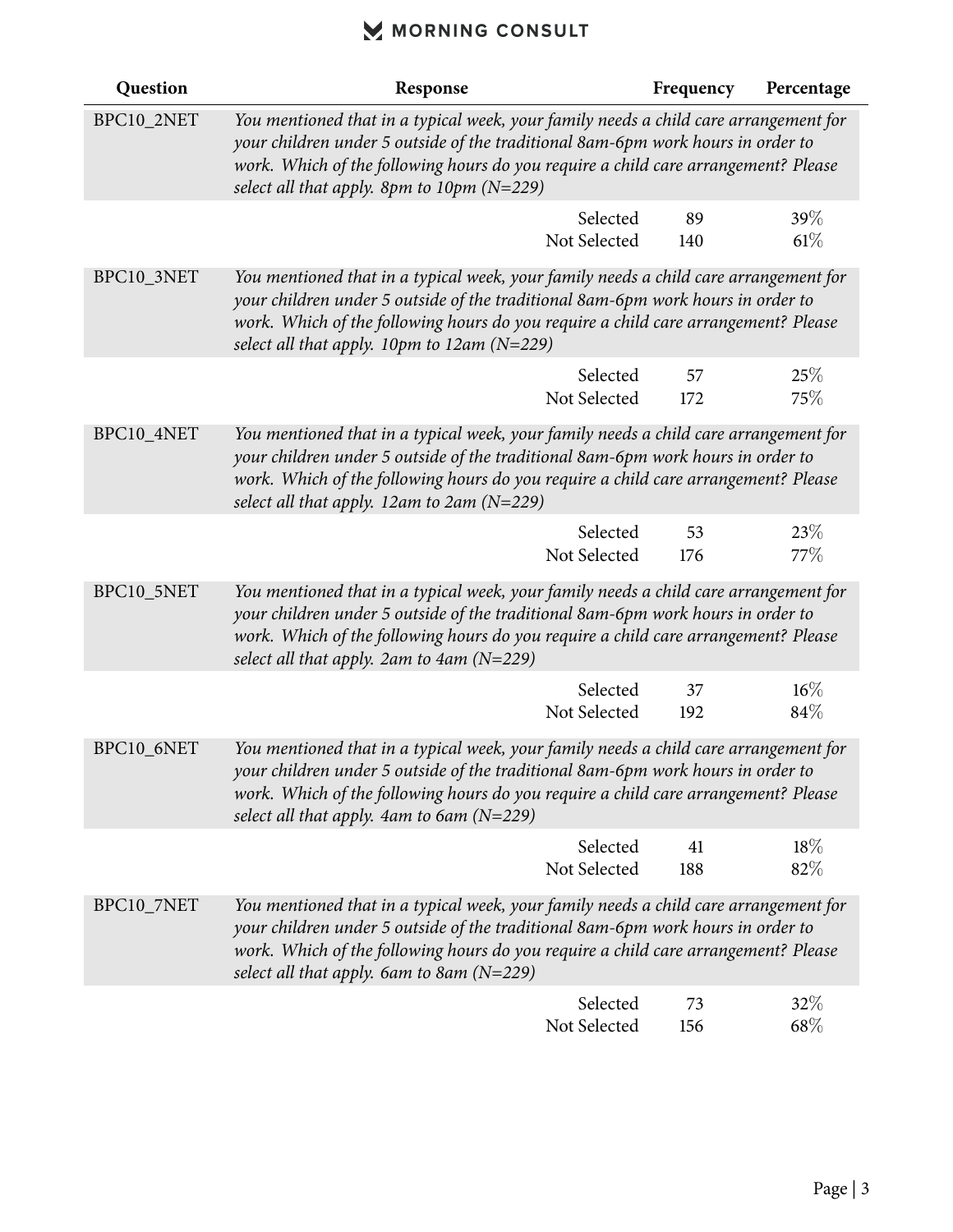| Question   | Response                                                                                                                                                                                                                           | Frequency      | Percentage |
|------------|------------------------------------------------------------------------------------------------------------------------------------------------------------------------------------------------------------------------------------|----------------|------------|
| BPC11      | What has been your primary child care arrangement for your children under 5 during<br>traditional 8am-6pm work hours? ( $N=595$ )                                                                                                  |                |            |
|            | Child care center                                                                                                                                                                                                                  | 135            | 23%        |
|            | Family child care home (home-based provider)                                                                                                                                                                                       | 73             | $12\%$     |
|            | Part-day preschool or pre-K                                                                                                                                                                                                        | 60             | $10\%$     |
|            | Relatives (e.g. grandparent, aunt/uncle)                                                                                                                                                                                           | 158            | $27\%$     |
|            | I provide care for my child                                                                                                                                                                                                        | 47             | $8\%$      |
|            | My spouse/partner provides care for our child                                                                                                                                                                                      | 48             | $8\%$      |
|            | My spouse/partner alternate providing care for our<br>child                                                                                                                                                                        | 43             | 7%         |
|            | Non-relative friend or neighbor                                                                                                                                                                                                    | 29             | $5\%$      |
|            | Other, please specify:                                                                                                                                                                                                             | $\overline{2}$ | $0\%$      |
| BPC12      | What has been your primary child care arrangement for your children under age 5<br>outside of traditional 8am-6pm work hours? ( $N=229$ )                                                                                          |                |            |
|            | Child care center                                                                                                                                                                                                                  | 25             | $11\%$     |
|            | Family child care home (home-based provider)                                                                                                                                                                                       | 26             | 11%        |
|            | Part-day preschool or pre-K                                                                                                                                                                                                        | 19             | $8\%$      |
|            | Relatives (e.g. grandparent, aunt/uncle)                                                                                                                                                                                           | 62             | 27%        |
|            | I provide care for my child                                                                                                                                                                                                        | 35             | 15%        |
|            | My spouse/partner provides care for our child                                                                                                                                                                                      | 30             | 13%        |
|            | My spouse/partner alternate providing care for our<br>child                                                                                                                                                                        | 22             | 10%        |
|            | Non-relative friend or neighbor                                                                                                                                                                                                    | 10             | $4\%$      |
| BPC14      | In the past month, how frequently, if at all, has child care responsibilities impacted<br>your ability to work or perform work-related tasks?                                                                                      |                |            |
|            | Never                                                                                                                                                                                                                              | 121            | 15%        |
|            | Rarely                                                                                                                                                                                                                             | 203            | 25%        |
|            | Sometimes                                                                                                                                                                                                                          | 279            | 35%        |
|            | Often                                                                                                                                                                                                                              | 115            | $14\%$     |
|            | Always                                                                                                                                                                                                                             | 64             | $8\%$      |
|            | Don't know/No opinion                                                                                                                                                                                                              | 18             | $2\%$      |
| BPC15      | You have indicated that child care responsibilities have impacted your ability to work<br>or perform work-related tasks. In the last month, how many work hours have you<br>missed due to child care responsibilities? ( $N=661$ ) |                |            |
|            | $\&$                                                                                                                                                                                                                               | 542            | 82%        |
|            | Don't Know                                                                                                                                                                                                                         | 119            | $18\%$     |
| BPC16_1NET | Thinking about the past month, which of the following aspects of your children's overall<br>development has negatively changed? Please select all that apply. Daily eating habits                                                  |                |            |
|            | Selected                                                                                                                                                                                                                           | 193            | 24%        |
|            | Not Selected                                                                                                                                                                                                                       | 607            | 76%        |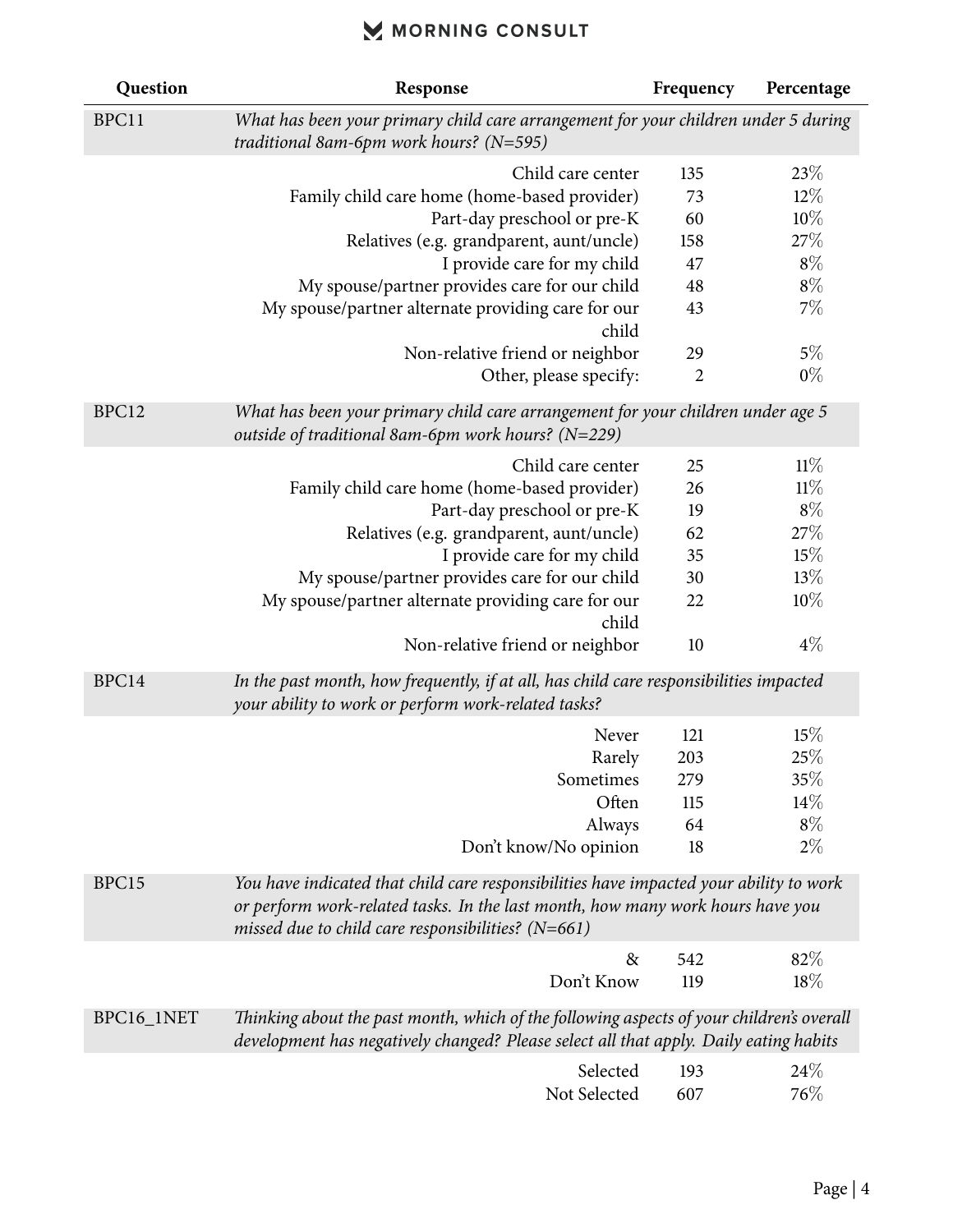| Question   | Response                                                                                                                                                                                            | Frequency | Percentage |
|------------|-----------------------------------------------------------------------------------------------------------------------------------------------------------------------------------------------------|-----------|------------|
| BPC16_2NET | Thinking about the past month, which of the following aspects of your children's<br>overall development has negatively changed? Please select all that apply. Daily<br>physical activity            |           |            |
|            | Selected                                                                                                                                                                                            | 141       | 18%        |
|            | Not Selected                                                                                                                                                                                        | 659       | 82%        |
| BPC16_3NET | Thinking about the past month, which of the following aspects of your children's<br>overall development has negatively changed? Please select all that apply. Amount of<br>sleep nightly            |           |            |
|            | Selected                                                                                                                                                                                            | 187       | 23\%       |
|            | Not Selected                                                                                                                                                                                        | 613       | $77\%$     |
| BPC16_4NET | Thinking about the past month, which of the following aspects of your children's<br>overall development has negatively changed? Please select all that apply. Daily levels<br>of stress and anxiety |           |            |
|            | Selected                                                                                                                                                                                            | 138       | 17%        |
|            | Not Selected                                                                                                                                                                                        | 662       | 83\%       |
| BPC16_5NET | Thinking about the past month, which of the following aspects of your children's overall<br>development has negatively changed? Please select all that apply. Attention span                        |           |            |
|            | Selected                                                                                                                                                                                            | 147       | 18\%       |
|            | Not Selected                                                                                                                                                                                        | 653       | 82\%       |
| BPC16_6NET | Thinking about the past month, which of the following aspects of your children's<br>overall development has negatively changed? Please select all that apply.<br>Communication skills               |           |            |
|            | Selected                                                                                                                                                                                            | 115       | 14%        |
|            | Not Selected                                                                                                                                                                                        | 685       | 86%        |
| BPC16_7NET | Thinking about the past month, which of the following aspects of your children's<br>overall development has negatively changed? Please select all that apply. Ability to<br>follow rules            |           |            |
|            | Selected                                                                                                                                                                                            | 196       | 24\%       |
|            | Not Selected                                                                                                                                                                                        | 604       | 76\%       |
| BPC16_8NET | Thinking about the past month, which of the following aspects of your children's<br>overall development has negatively changed? Please select all that apply. Ability to<br>regulate emotions       |           |            |
|            | Selected                                                                                                                                                                                            | 143       | 18%        |
|            | Not Selected                                                                                                                                                                                        | 657       | 82%        |
| BPC16_9NET | Thinking about the past month, which of the following aspects of your children's overall<br>development has negatively changed? Please select all that apply. None of the above                     |           |            |
|            | Selected                                                                                                                                                                                            | 271       | 34%        |
|            | Not Selected                                                                                                                                                                                        | 529       | 66%        |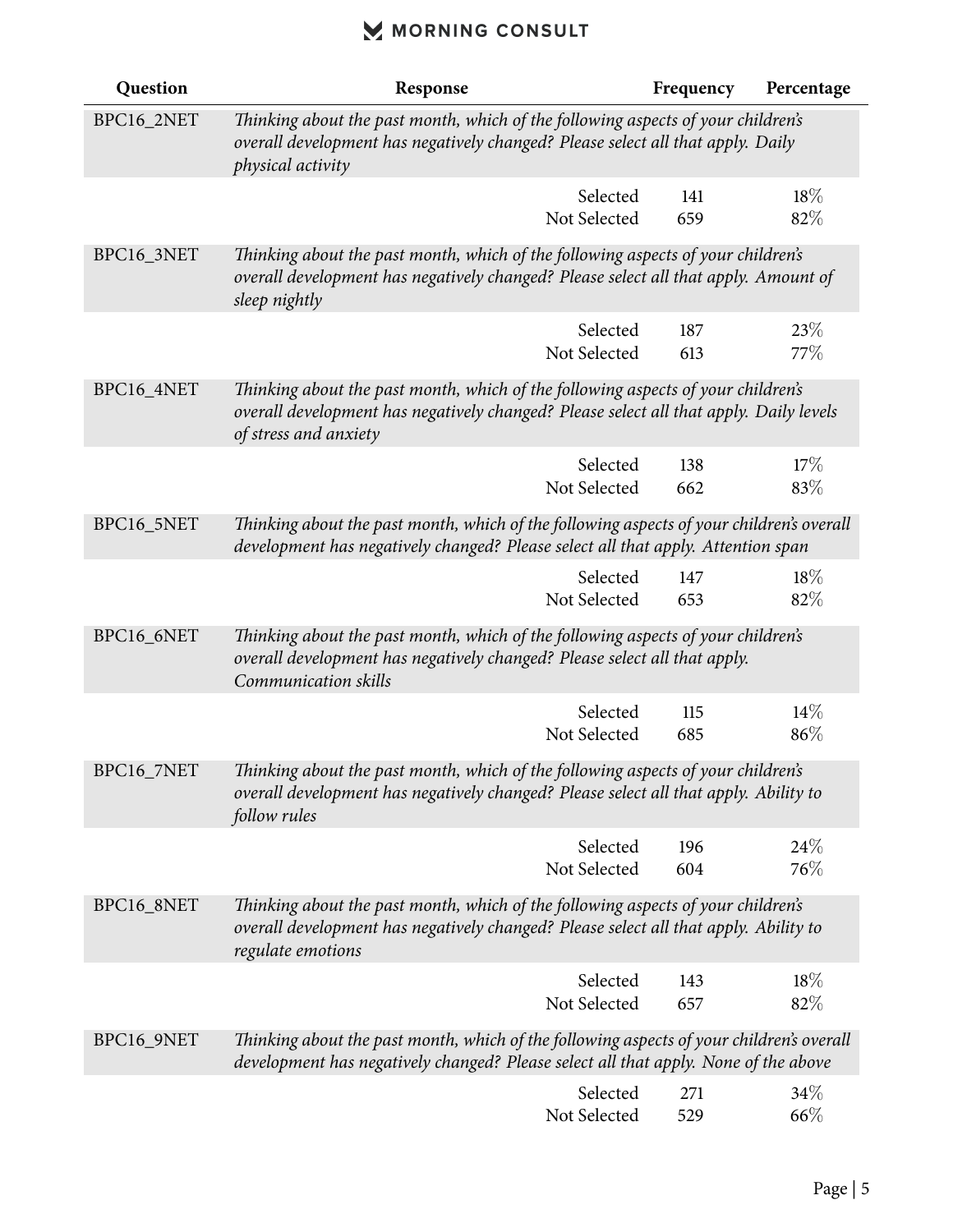| Question          | Response                                                                                                                                                         | Frequency      | Percentage |
|-------------------|------------------------------------------------------------------------------------------------------------------------------------------------------------------|----------------|------------|
| BPC17             | Has your child under age 5 ever been suspended or expelled from child care because of<br>behavioral or disciplinary issues?                                      |                |            |
|                   | Yes                                                                                                                                                              | 63             | $8\%$      |
|                   | N <sub>o</sub>                                                                                                                                                   | 733            | 92%        |
|                   | Prefer not to answer                                                                                                                                             | $\overline{4}$ | $0\%$      |
| BPC18             | How interested, if at all, would you be in a social and emotional health consultation if<br>it was made available to you by your primary child care arrangement? |                |            |
|                   | Very interested                                                                                                                                                  | 305            | 38%        |
|                   | Somewhat interested                                                                                                                                              | 307            | 38%        |
|                   | Not too interested                                                                                                                                               | 81             | 10%        |
|                   | Not interested at all                                                                                                                                            | 65             | $8\%$      |
|                   | Don't know/No opinion                                                                                                                                            | 42             | $5\%$      |
| BPC19             | Have you received help paying for child care from grandparents or other family<br>members?                                                                       |                |            |
|                   | Yes                                                                                                                                                              | 159            | 20%        |
|                   | N <sub>o</sub>                                                                                                                                                   | 641            | 80%        |
| BPC <sub>20</sub> | Have you ever received a federal tax credit for your child care expenses?                                                                                        |                |            |
|                   | Yes                                                                                                                                                              | 337            | 42%        |
|                   | No                                                                                                                                                               | 407            | 51%        |
|                   | Don't know                                                                                                                                                       | 56             | $7\%$      |
| BPC21             | You mentioned that you have not received federal credit for your child care expenses.<br>Which of the following best describes why? ( $N=407$ )                  |                |            |
|                   | I was not aware that I could                                                                                                                                     | 96             | 24%        |
|                   | I did not have child care expenses                                                                                                                               | 71             | 17%        |
|                   | I did not need federal credit support                                                                                                                            | 63             | 15%        |
|                   | I did not think I would receive any benefit from                                                                                                                 | 41             | $10\%$     |
|                   | reporting my expenses                                                                                                                                            |                |            |
|                   | It was too complicated                                                                                                                                           | 27             | 7%         |
|                   | My child care expenses did not qualify for the credit                                                                                                            | 43             | 11%        |
|                   | I did not qualify based on my income                                                                                                                             | 46             | 11%        |
|                   | Don't know/No opinion                                                                                                                                            | 20             | $5\%$      |
| BPC <sub>22</sub> | Are you aware that you can claim more of your child care expenses on your 2021<br>taxes?                                                                         |                |            |
|                   | Yes                                                                                                                                                              | 414            | 52%        |
|                   | No                                                                                                                                                               | 386            | 48\%       |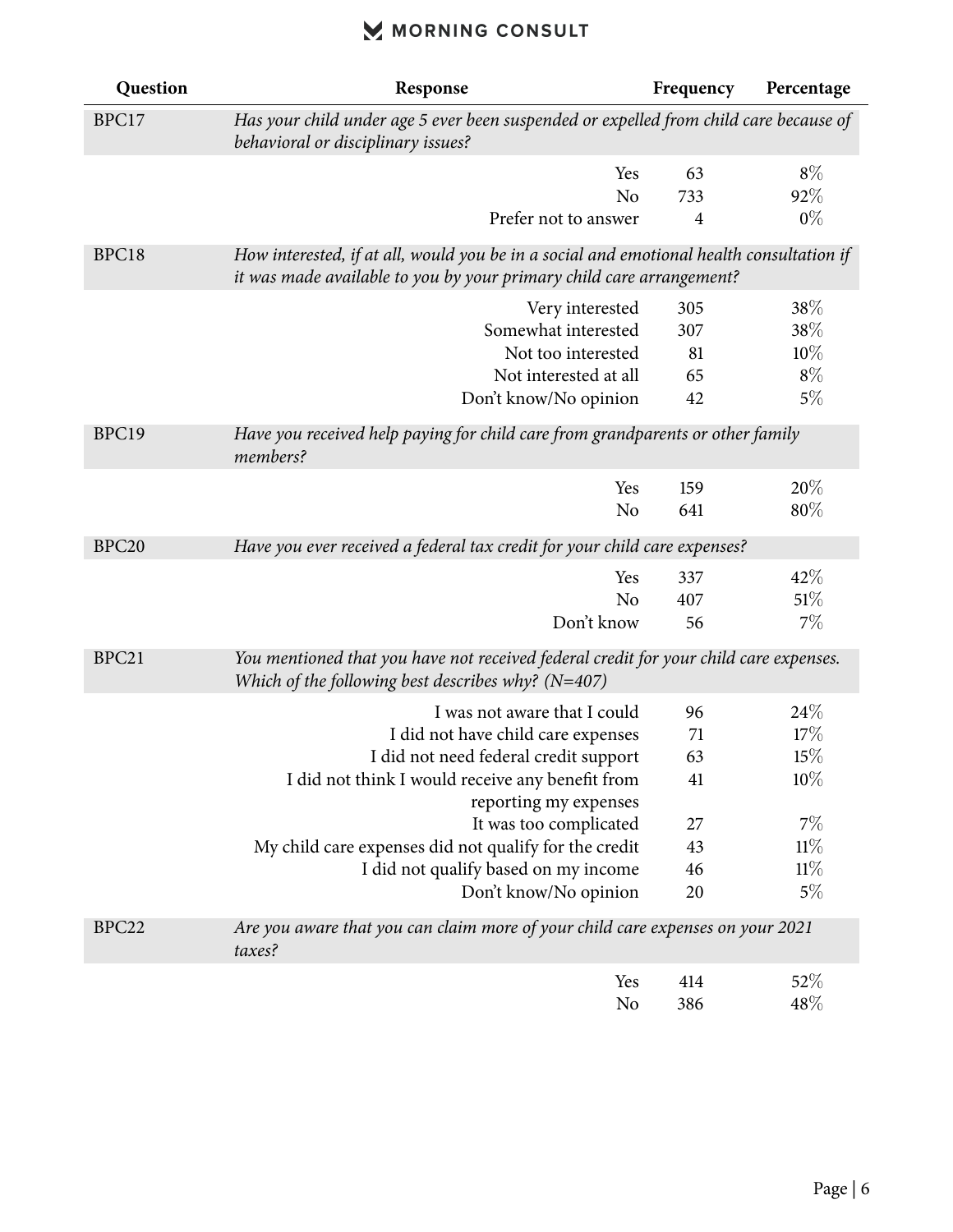| Question          | Response                                                                                                                                                            | Frequency                                                                                                                                                  | Percentage |  |
|-------------------|---------------------------------------------------------------------------------------------------------------------------------------------------------------------|------------------------------------------------------------------------------------------------------------------------------------------------------------|------------|--|
| BPC <sub>23</sub> | your child care expenses?                                                                                                                                           | Which of the following ways would you most prefer to receive financial support for                                                                         |            |  |
|                   | Government subsidy (sometimes called voucher or<br>certificate)                                                                                                     | 83                                                                                                                                                         | 10%        |  |
|                   | Tax refund                                                                                                                                                          | 309                                                                                                                                                        | 39%        |  |
|                   | Both government subsidy and tax refund                                                                                                                              | 314                                                                                                                                                        | 39%        |  |
|                   | I do not want/need to receive support for child care                                                                                                                | 94                                                                                                                                                         | $12\%$     |  |
| BPC24             |                                                                                                                                                                     | And, which of the following types of child care reimbursement would best enable you<br>to pay for the child care you need throughout the year? ( $N=706$ ) |            |  |
|                   | Periodic reimbursement (monthly) throughout the year                                                                                                                | 467                                                                                                                                                        | 66\%       |  |
|                   | Reimbursement at the end of the year                                                                                                                                | 217                                                                                                                                                        | 31%        |  |
|                   | I do not want/need to receive support for child care                                                                                                                | 22                                                                                                                                                         | $3\%$      |  |
| BPC <sub>25</sub> | Which of the following best describe the primary child care arrangement you used<br>prior to the pandemic for your youngest child?                                  |                                                                                                                                                            |            |  |
|                   | Child Care Center                                                                                                                                                   | 226                                                                                                                                                        | 28%        |  |
|                   | Family Child Care Home                                                                                                                                              | 76                                                                                                                                                         | 10%        |  |
|                   | Part-day Pre-K Program                                                                                                                                              | 63                                                                                                                                                         | $8\%$      |  |
|                   | Head Start Program                                                                                                                                                  | 21                                                                                                                                                         | $3\%$      |  |
|                   | Relative (e.g. grandparent, aunt/uncle)                                                                                                                             | 149                                                                                                                                                        | $19\%$     |  |
|                   | I provided care for my child                                                                                                                                        | 88                                                                                                                                                         | 11%        |  |
|                   | My spouse/partner provided care for our child                                                                                                                       | 66                                                                                                                                                         | $8\%$      |  |
|                   | My spouse/partner and I alternated providing care for                                                                                                               | 54                                                                                                                                                         | 7%         |  |
|                   | our child                                                                                                                                                           |                                                                                                                                                            |            |  |
|                   | Non-relative friend or neighbor                                                                                                                                     | 32                                                                                                                                                         | $4\%$      |  |
|                   | Non-live-in nanny or nanny share                                                                                                                                    | 13                                                                                                                                                         | $2\%$      |  |
|                   | Other, please specify                                                                                                                                               | 12                                                                                                                                                         | $2\%$      |  |
| BPC <sub>26</sub> | Thinking about the primary child care arrangement for your youngest child prior to<br>the pandemic, what best describes their current operating status? ( $N=386$ ) |                                                                                                                                                            |            |  |
|                   | Child care provider has closed permanently                                                                                                                          | 38                                                                                                                                                         | 10%        |  |
|                   | Child care provider closed temporarily with plans to                                                                                                                | 57                                                                                                                                                         | 15%        |  |
|                   | re-open                                                                                                                                                             |                                                                                                                                                            |            |  |
|                   | Child care provider is open with limited hours                                                                                                                      | 74                                                                                                                                                         | 19%        |  |
|                   | Child care provider is open but has limited spaces                                                                                                                  | 62                                                                                                                                                         | $16\%$     |  |
|                   | Child care provider is open but only has spaces reserved<br>for children of essential workers                                                                       | 21                                                                                                                                                         | $5\%$      |  |
|                   | Child care provider is open without any changes to                                                                                                                  | 113                                                                                                                                                        | 29%        |  |
|                   | hours or capacity<br>Unsure                                                                                                                                         | 21                                                                                                                                                         | $5\%$      |  |
|                   |                                                                                                                                                                     |                                                                                                                                                            |            |  |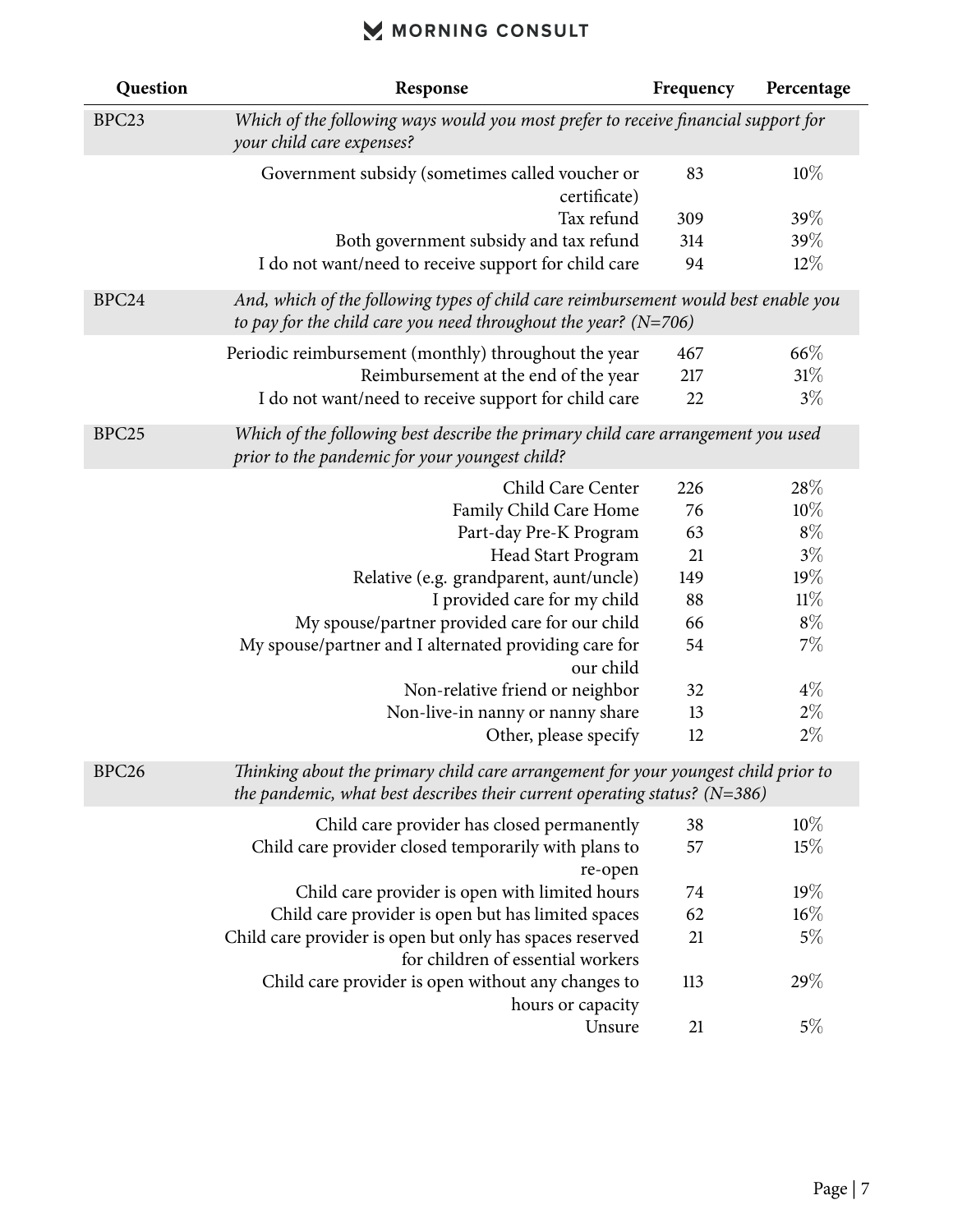| Question          | Response                                                                                                                                                                             | Frequency      | Percentage |  |  |
|-------------------|--------------------------------------------------------------------------------------------------------------------------------------------------------------------------------------|----------------|------------|--|--|
| BPC27             | To the best of your knowledge, how will public schools in your region open in the fall?                                                                                              |                |            |  |  |
|                   | $9\%$<br>Entirely online learning<br>71                                                                                                                                              |                |            |  |  |
|                   | A hybrid of online and in-person                                                                                                                                                     | 262            | 33%        |  |  |
|                   | Entirely in-person learning                                                                                                                                                          | 300            | 38%        |  |  |
|                   | Decision has not been made yet                                                                                                                                                       | 84             | $10\%$     |  |  |
|                   | Don't know/Not sure                                                                                                                                                                  | 83             | 10%        |  |  |
| BPC <sub>28</sub> | If finances were not a concern to your household, would you prefer to stay home to<br>care for your child?                                                                           |                |            |  |  |
|                   | Yes                                                                                                                                                                                  | 571            | 71\%       |  |  |
|                   | No                                                                                                                                                                                   | 181            | 23%        |  |  |
|                   | Don't know/No opinion                                                                                                                                                                | 48             | $6\%$      |  |  |
| BPC <sub>29</sub> | If you were to stay home to care for your child instead of working, how much<br>additional monthly financial support would your household need to afford your<br>expenses? $(N=571)$ |                |            |  |  |
|                   | $\&$                                                                                                                                                                                 | 422            | 74%        |  |  |
|                   | Don't Know                                                                                                                                                                           | 149            | 26%        |  |  |
| BPC30             | If child care were free for your family, what type of child care arrangement would you<br>most prefer?                                                                               |                |            |  |  |
|                   | Child Care Center                                                                                                                                                                    | 242            | 30%        |  |  |
|                   | Family Child Care Home                                                                                                                                                               | 88             | $11\%$     |  |  |
|                   | Part-day Pre-K Program                                                                                                                                                               | 113            | 14\%       |  |  |
|                   | Head Start Program                                                                                                                                                                   | 74             | $9\%$      |  |  |
|                   | Relative (e.g. grandparent, aunt/uncle)                                                                                                                                              | 83             | $10\%$     |  |  |
|                   | I provided care for my child                                                                                                                                                         | 81             | $10\%$     |  |  |
|                   | My spouse/partner provided care for our child                                                                                                                                        | 36             | $4\%$      |  |  |
|                   | My spouse/partner and I alternated providing care for                                                                                                                                | 54             | 7%         |  |  |
|                   | our child                                                                                                                                                                            |                |            |  |  |
|                   | Non-relative friend or neighbor                                                                                                                                                      | 7              | $1\%$      |  |  |
|                   | Non-live-in nanny or nanny share                                                                                                                                                     | 18             | $2\%$      |  |  |
|                   | Other, please specify                                                                                                                                                                | $\overline{4}$ | $0\%$      |  |  |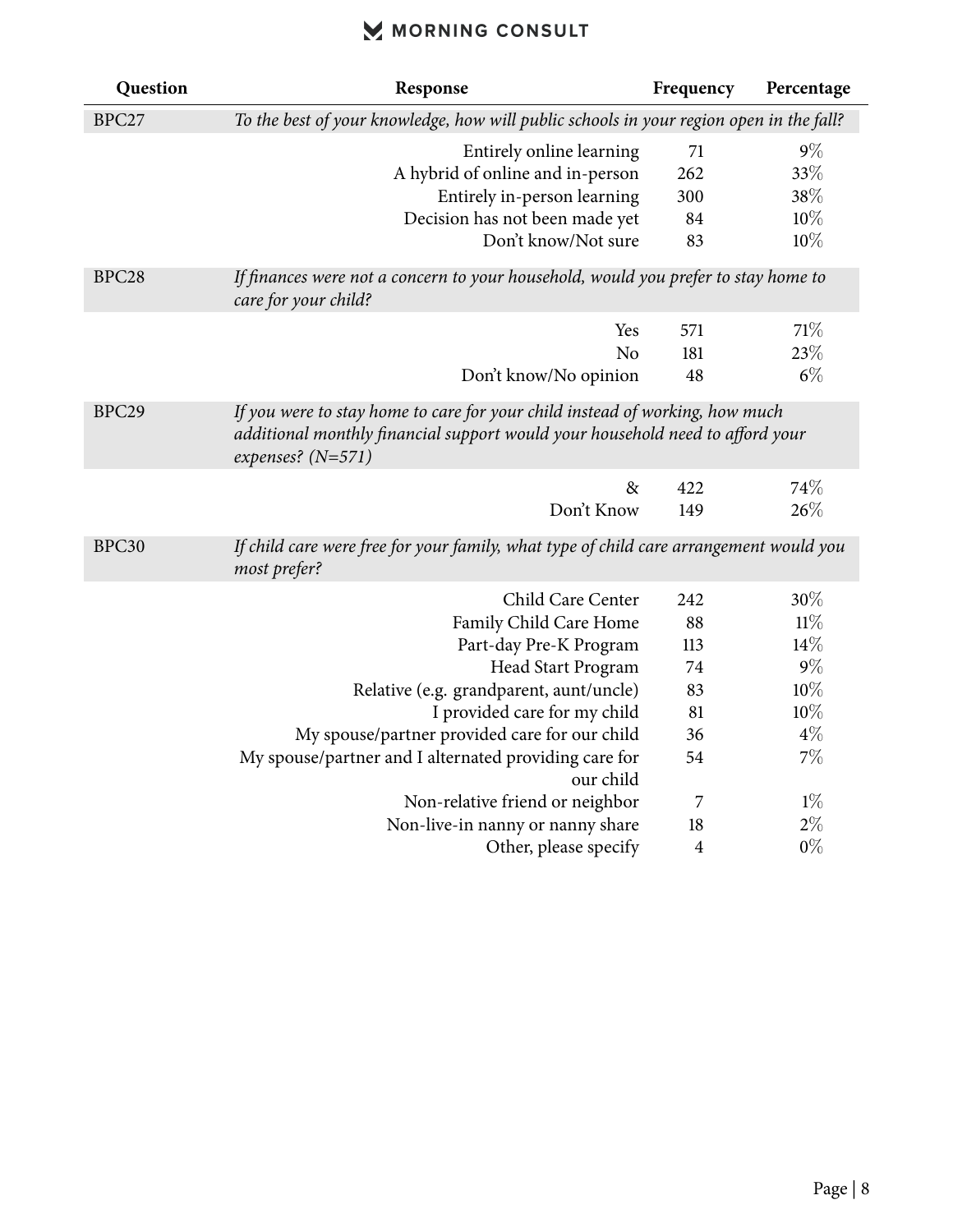| Question       | Response                                                                                                                                                                                                                                        |              | Percentage |
|----------------|-------------------------------------------------------------------------------------------------------------------------------------------------------------------------------------------------------------------------------------------------|--------------|------------|
| BPC31          | If child care costs were less than \$100 per week, what type of child care arrangement                                                                                                                                                          |              |            |
|                | would you most prefer?                                                                                                                                                                                                                          |              |            |
|                | Child Care Center                                                                                                                                                                                                                               | 254          | 32%        |
|                | Family Child Care Home                                                                                                                                                                                                                          | 91           | 11%        |
|                | Part-day Pre-K Program                                                                                                                                                                                                                          | 116          | $14\%$     |
|                | Head Start Program                                                                                                                                                                                                                              | 72           | $9\%$      |
|                | Relative (e.g. grandparent, aunt/uncle)                                                                                                                                                                                                         | 90           | $11\%$     |
|                | I provided care for my child                                                                                                                                                                                                                    | 62           | $8\%$      |
|                | My spouse/partner provided care for our child                                                                                                                                                                                                   | 39           | 5%         |
|                | My spouse/partner and I alternated providing care for                                                                                                                                                                                           | 39           | 5%         |
|                | our child                                                                                                                                                                                                                                       |              |            |
|                | Non-relative friend or neighbor                                                                                                                                                                                                                 | 8            | $1\%$      |
|                | Non-live-in nanny or nanny share                                                                                                                                                                                                                | 28           | $4\%$      |
|                | Other, please specify                                                                                                                                                                                                                           | $\mathbf{1}$ | $0\%$      |
| BPC32          | Many public pre-k programs operate at times aligned to a K-12 school day, which is<br>shorter than a typical work day for most parents. If free pre-k were available to your<br>family during these times, would you choose to send your child? |              |            |
|                | Yes                                                                                                                                                                                                                                             | 565          | 71%        |
|                | N <sub>o</sub>                                                                                                                                                                                                                                  | 108          | 14%        |
|                | Don't know/Unsure                                                                                                                                                                                                                               | 127          | 16%        |
| BPC33          | If free public pre-k were co-located in a child care program that offered longer hours of<br>care, would this be a better option for your family?                                                                                               |              |            |
|                | Yes                                                                                                                                                                                                                                             | 582          | 73%        |
|                | N <sub>o</sub>                                                                                                                                                                                                                                  | 107          | 13%        |
|                | Don't know/Unsure                                                                                                                                                                                                                               | 111          | 14%        |
| <b>BPC34_1</b> | Do you agree or disagree with the following statements: Expanding government<br>support to make quality child care affordable for low- and middle-income working<br>families would be beneficial for both parents and their children.           |              |            |
|                | Strongly agree                                                                                                                                                                                                                                  | 468          | 58\%       |
|                | Somewhat agree                                                                                                                                                                                                                                  | 243          | $30\%$     |
|                | Somewhat disagree                                                                                                                                                                                                                               | 42           | $5\%$      |
|                | Strongly disagree                                                                                                                                                                                                                               | 23           | $3\%$      |
|                | Don't know/No opinion                                                                                                                                                                                                                           | 24           | $3\%$      |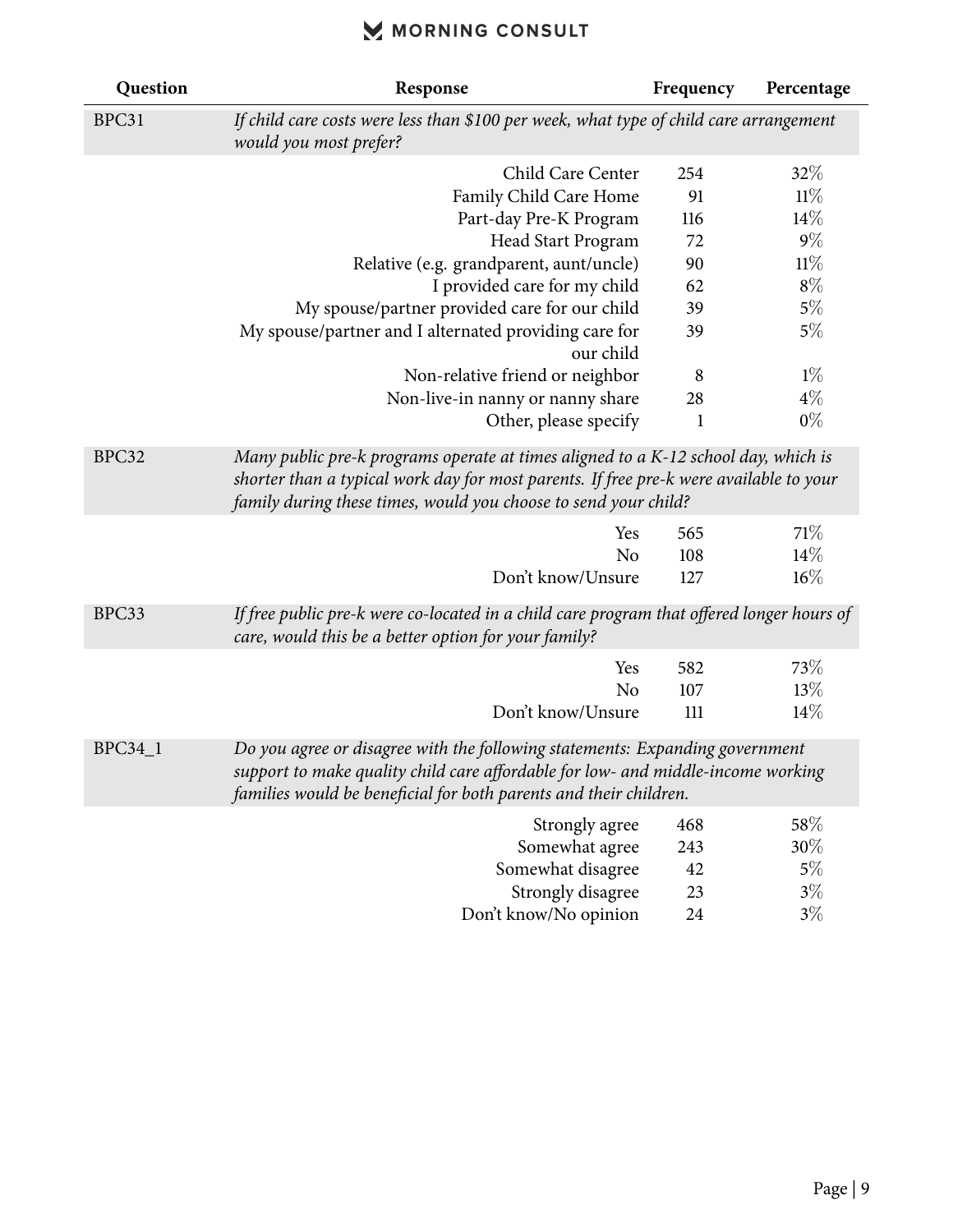| Question  | Response                                                                                                                                                                                                                                                                     | Frequency | Percentage |
|-----------|------------------------------------------------------------------------------------------------------------------------------------------------------------------------------------------------------------------------------------------------------------------------------|-----------|------------|
| BPC34_2   | Do you agree or disagree with the following statements: Although parents may prefer<br>to stay home with their young children, many do not have that option as they must<br>work to support their family. These working parents deserve access to high-quality<br>child care |           |            |
|           | Strongly agree                                                                                                                                                                                                                                                               | 519       | 65%        |
|           | Somewhat agree                                                                                                                                                                                                                                                               | 216       | $27\%$     |
|           | Somewhat disagree                                                                                                                                                                                                                                                            | 30        | $4\%$      |
|           | Strongly disagree                                                                                                                                                                                                                                                            | 11        | $1\%$      |
|           | Don't know/No opinion                                                                                                                                                                                                                                                        | 24        | $3\%$      |
| BPCdem1   | How many children under the age of 18 do you have?                                                                                                                                                                                                                           |           |            |
|           | $\mathbf 1$                                                                                                                                                                                                                                                                  | 208       | 26%        |
|           | $\overline{2}$                                                                                                                                                                                                                                                               | 355       | 44\%       |
|           | 3                                                                                                                                                                                                                                                                            | 178       | 22%        |
|           | $\overline{4}$                                                                                                                                                                                                                                                               | 47        | $6\%$      |
|           | 5 or more                                                                                                                                                                                                                                                                    | 12        | $2\%$      |
| BPCdem2_1 | What are the ages of your children at home? Child 1                                                                                                                                                                                                                          |           |            |
|           | Under 1 year                                                                                                                                                                                                                                                                 | 32        | $4\%$      |
|           | $\mathbf 1$                                                                                                                                                                                                                                                                  | 118       | $15\%$     |
|           | $\overline{2}$                                                                                                                                                                                                                                                               | 123       | 15%        |
|           | 3                                                                                                                                                                                                                                                                            | 144       | 18%        |
|           | $\overline{4}$                                                                                                                                                                                                                                                               | 95        | $12\%$     |
|           | 5                                                                                                                                                                                                                                                                            | 32        | $4\%$      |
|           | 6                                                                                                                                                                                                                                                                            | 37        | $5\%$      |
|           | 7                                                                                                                                                                                                                                                                            | 24        | $3\%$      |
|           | 8                                                                                                                                                                                                                                                                            | 31        | $4\%$      |
|           | 9                                                                                                                                                                                                                                                                            | 21        | $3\%$      |
|           | 10                                                                                                                                                                                                                                                                           | 24        | $3\%$      |
|           | 11                                                                                                                                                                                                                                                                           | 13        | $2\%$      |
|           | 12                                                                                                                                                                                                                                                                           | 18        | $2\%$      |
|           | 13                                                                                                                                                                                                                                                                           | 27        | $3\%$      |
|           | 14                                                                                                                                                                                                                                                                           | 23        | $3\%$      |
|           | 15                                                                                                                                                                                                                                                                           | 17        | $2\%$      |
|           | 16                                                                                                                                                                                                                                                                           | $11\,$    | $1\%$      |
|           | 17                                                                                                                                                                                                                                                                           | 10        | $1\%$      |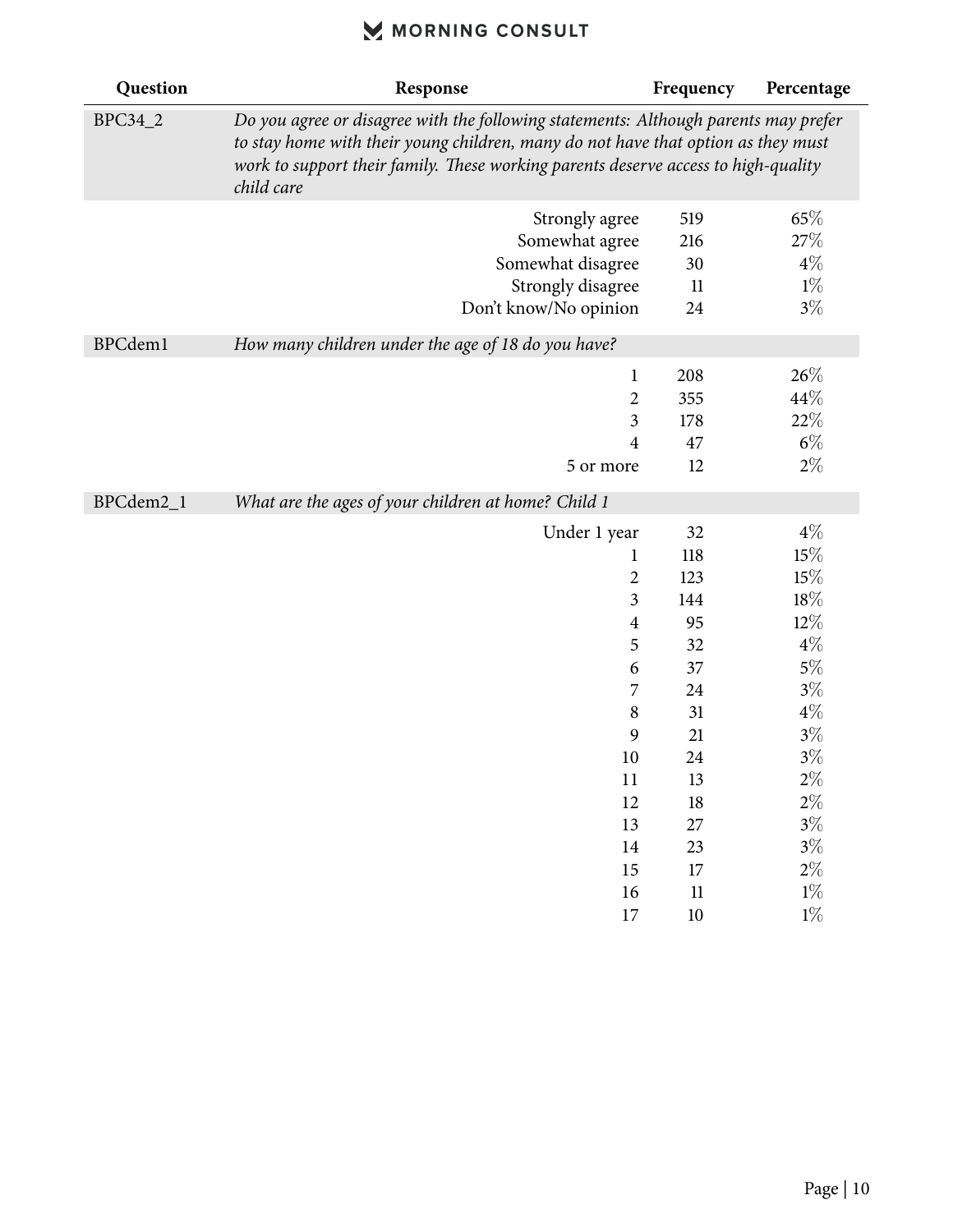|  |  | MORNING CONSULT |  |
|--|--|-----------------|--|
|--|--|-----------------|--|

| Question  | Response                                                      | Frequency        | Percentage |
|-----------|---------------------------------------------------------------|------------------|------------|
| BPCdem2_2 | What are the ages of your children at home? Child 2 (N=592)   |                  |            |
|           | Under 1 year                                                  | 26               | $4\%$      |
|           | $\mathbf{1}$                                                  | 57               | $10\%$     |
|           | $\sqrt{2}$                                                    | 76               | $13\%$     |
|           | $\mathfrak{Z}$                                                | 83               | $14\%$     |
|           | $\boldsymbol{4}$                                              | 75               | $13\%$     |
|           | 5                                                             | 40               | $7\%$      |
|           | 6                                                             | 56               | $9\%$      |
|           | $\boldsymbol{7}$                                              | 32               | $5\%$      |
|           | $\,8\,$                                                       | 53               | $9\%$      |
|           | 9                                                             | 25               | $4\%$      |
|           | 10                                                            | $10$             | $2\%$      |
|           | 11                                                            | 13               | $2\%$      |
|           | 12                                                            | 10               | $2\%$      |
|           | 13                                                            | 12               | $2\%$      |
|           | 14                                                            | 13               | $2\%$      |
|           | 15                                                            | $\boldsymbol{7}$ | $1\%$      |
|           | 16                                                            | $\mathbf 1$      | $0\%$      |
|           | 17                                                            | $\overline{3}$   | $1\%$      |
| BPCdem2_3 | What are the ages of your children at home? Child $3 (N=237)$ |                  |            |
|           | Under 1 year                                                  | 13               | $5\%$      |
|           | $\mathbf{1}$                                                  | 29               | $12\%$     |
|           | $\boldsymbol{2}$                                              | 31               | $13\%$     |
|           | $\mathfrak{Z}$                                                | $27\,$           | $11\%$     |
|           | $\boldsymbol{4}$                                              | 18               | $8\%$      |
|           | 5                                                             | 8                | $3\%$      |
|           | 6                                                             | 12               | $5\%$      |
|           | $\boldsymbol{7}$                                              | 10               | $4\%$      |
|           | $\boldsymbol{8}$                                              | 14               | $6\%$      |
|           | 9                                                             | 5                | $2\%$      |
|           | 10                                                            | 12               | $5\%$      |
|           | $11\,$                                                        | $\boldsymbol{6}$ | $3\%$      |
|           | 12                                                            | 10               | $4\%$      |
|           | 13                                                            | 15               | $6\%$      |
|           | 14                                                            | $11\phantom{.0}$ | $5\%$      |
|           | 15                                                            | $\,8\,$          | $3\%$      |
|           | 16                                                            | 5                | $2\%$      |
|           | $17\,$                                                        | $\mathfrak{Z}$   | $1\%$      |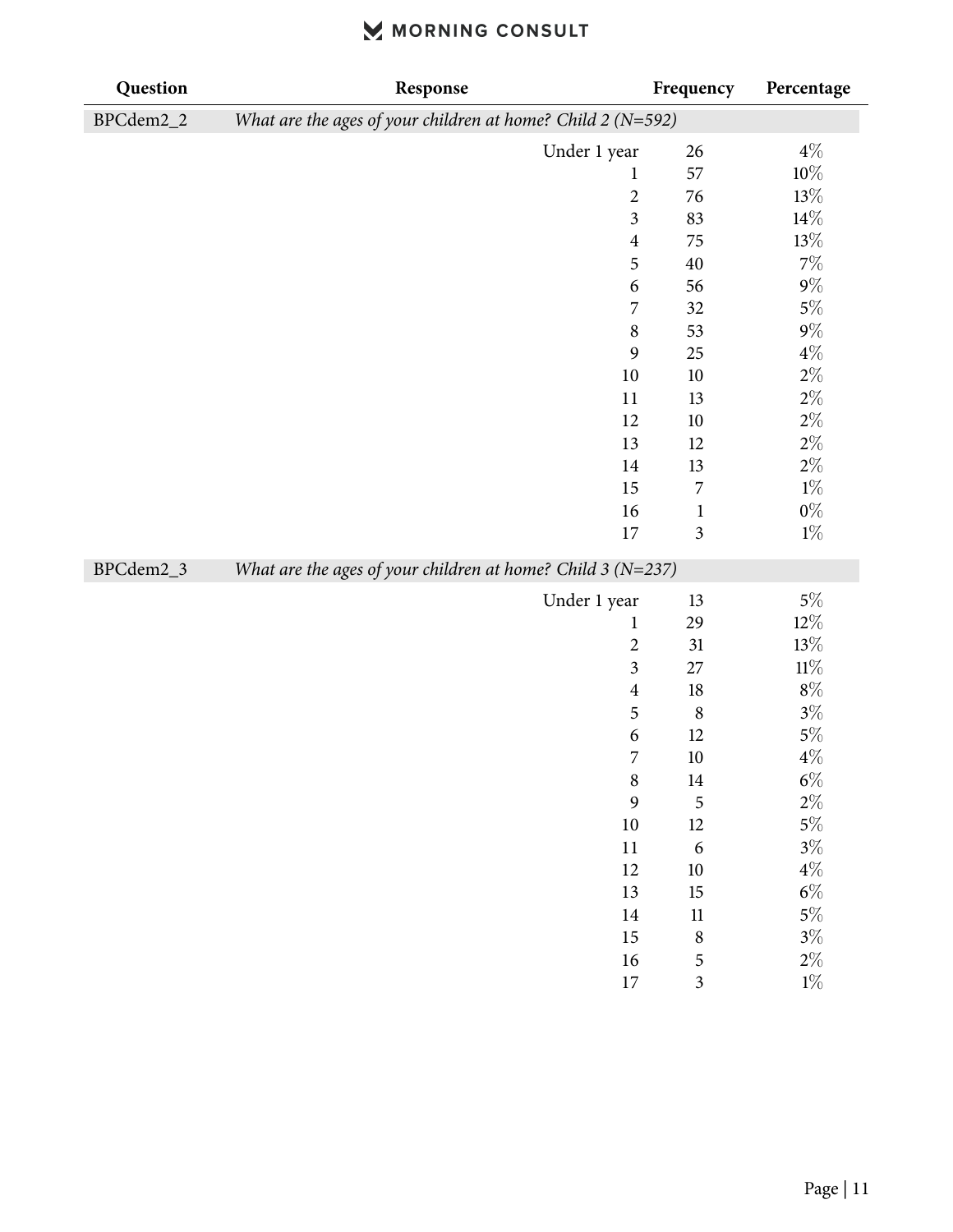| Question  | Response                                                                                                      | Frequency               | Percentage |  |
|-----------|---------------------------------------------------------------------------------------------------------------|-------------------------|------------|--|
| BPCdem2_4 | What are the ages of your children at home? Child $4 (N=59)$                                                  |                         |            |  |
|           | Under 1 year                                                                                                  | 5                       | $8\%$      |  |
|           | $\mathbf 1$                                                                                                   | $\overline{4}$          | 7%         |  |
|           | $\overline{2}$                                                                                                | 9                       | 15%        |  |
|           | 3                                                                                                             | $\,$ 8 $\,$             | $14\%$     |  |
|           | $\overline{4}$                                                                                                | 6                       | $10\%$     |  |
|           | 5                                                                                                             | $\mathbf 1$             | $2\%$      |  |
|           | 6                                                                                                             | $\mathbf 1$             | $2\%$      |  |
|           | 7                                                                                                             | $\mathbf{1}$            | $2\%$      |  |
|           | $\,$ 8 $\,$                                                                                                   | $\overline{c}$          | $3\%$      |  |
|           | 10                                                                                                            | 7                       | $12\%$     |  |
|           | 11                                                                                                            | $\overline{\mathbf{c}}$ | $3\%$      |  |
|           | 12                                                                                                            | 3                       | $5\%$      |  |
|           | 13                                                                                                            | 3                       | $5\%$      |  |
|           | 15                                                                                                            | $\mathbf 1$             | $2\%$      |  |
|           | 16                                                                                                            | $\mathfrak{Z}$          | $5\%$      |  |
|           | 17                                                                                                            | 3                       | $5\%$      |  |
| BPCdem2_6 | What are the ages of your children at home? Child $5 (N=12)$                                                  |                         |            |  |
|           |                                                                                                               |                         |            |  |
|           | Under 1 year                                                                                                  | $\overline{\mathbf{c}}$ | 17%        |  |
|           | $\mathbf{1}$                                                                                                  | $\overline{\mathbf{c}}$ | $17\%$     |  |
|           | $\mathfrak{Z}$                                                                                                | $\mathfrak{Z}$          | $25\%$     |  |
|           | 5                                                                                                             | 1                       | $8\%$      |  |
|           | 11                                                                                                            | 1                       | $8\%$      |  |
|           | 13                                                                                                            | 1                       | $8\%$      |  |
|           | 16                                                                                                            | $\mathbf{1}$            | $8\%$      |  |
|           | 17                                                                                                            | $\mathbf{1}$            | $8\%$      |  |
| BPCdem3   | How would you describe your present employment situation?                                                     |                         |            |  |
|           | Employed and salaried                                                                                         | 439                     | $55\%$     |  |
|           | Employed and paid hourly (including gig work)                                                                 | 305                     | 38%        |  |
|           | Self-Employed                                                                                                 | 56                      | 7%         |  |
| BPCdem5   | Previously you indicated that you were either married or living with your partner.                            |                         |            |  |
|           | Which of the following best represents you spouse's or partner's present employment<br>situation? ( $N=655$ ) |                         |            |  |
|           | Employed and salaried                                                                                         | 383                     | 58\%       |  |
|           | Employed and paid hourly (including gig work)                                                                 | 209                     | 32%        |  |
|           | Self-Employed                                                                                                 | 63                      | 10%        |  |
| BPCdem6   | And, would you consider your spouse's or partner's present job full-time or part-time?<br>$(N=655)$           |                         |            |  |
|           | Full-time                                                                                                     | 562                     | 86%        |  |
|           | Part-time                                                                                                     | 93                      | $14\%$     |  |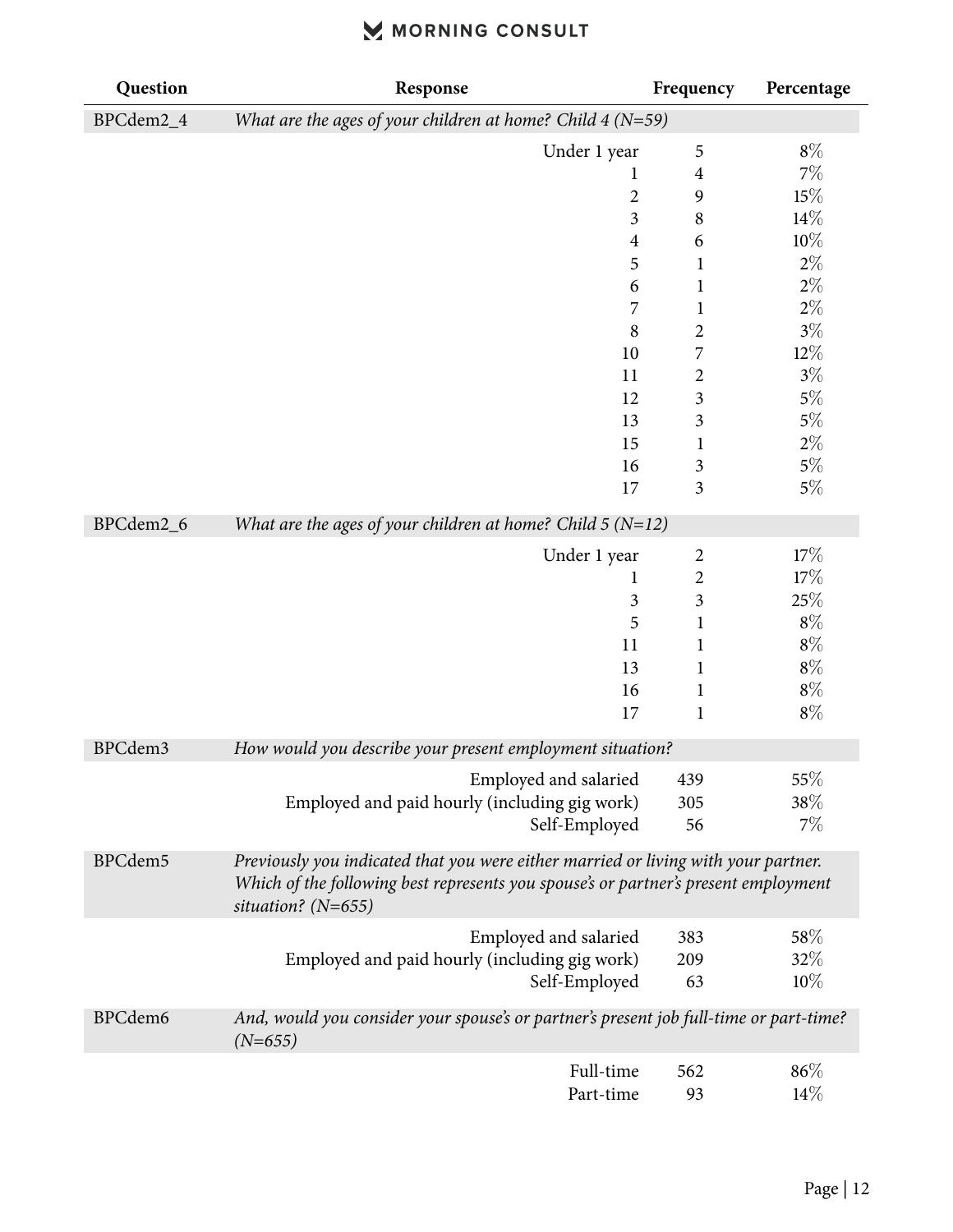| Question | Response                                                                                                                                                                                                                                                                                            | Frequency | Percentage |
|----------|-----------------------------------------------------------------------------------------------------------------------------------------------------------------------------------------------------------------------------------------------------------------------------------------------------|-----------|------------|
| BPCdem7  | Which of the following categories best describes your current job?                                                                                                                                                                                                                                  |           |            |
|          | Service Worker, Retail Sales, Laborers and Helpers: Jobs<br>include hotel and restaurant workers and managers;<br>retail workers and managers; bankers; cooks; bakers;<br>bartenders; hairdressers; nail technicians; janitors;<br>freight movers; butchers; bus drivers; painters; and<br>roofers. | 147       | 18%        |
|          | Trade and Skilled Workers: Jobs include construction<br>workers; welder; home inspector; factory workers; auto<br>mechanics; farmers; and plumbers.                                                                                                                                                 | 60        | $8\%$      |
|          | Administrative Workers, Office Professionals, and<br>Executive/Senior Level Managers: Jobs include<br>administrative assistants; secretaries; paralegals; general<br>office clerks; accountants; insurance and real-estate<br>agents; lawyers; and financial service professionals.                 | 340       | 42%        |
|          | Health Care and Medical Professionals, Lab<br>Technicians, and Pharmacists: Jobs include doctors;<br>surgeons; physician assistants; nurses and nurse<br>practitioners; dentists and dental hygienists; emergency<br>medical technicians; lab technicians; and pharmacists.                         | 85        | $11\%$     |
|          | Other Professionals: Jobs include teachers and<br>substitute teachers; principals; child care workers and<br>directors; university/college professors; and pilots and<br>airline workers.                                                                                                           | 168       | 21%        |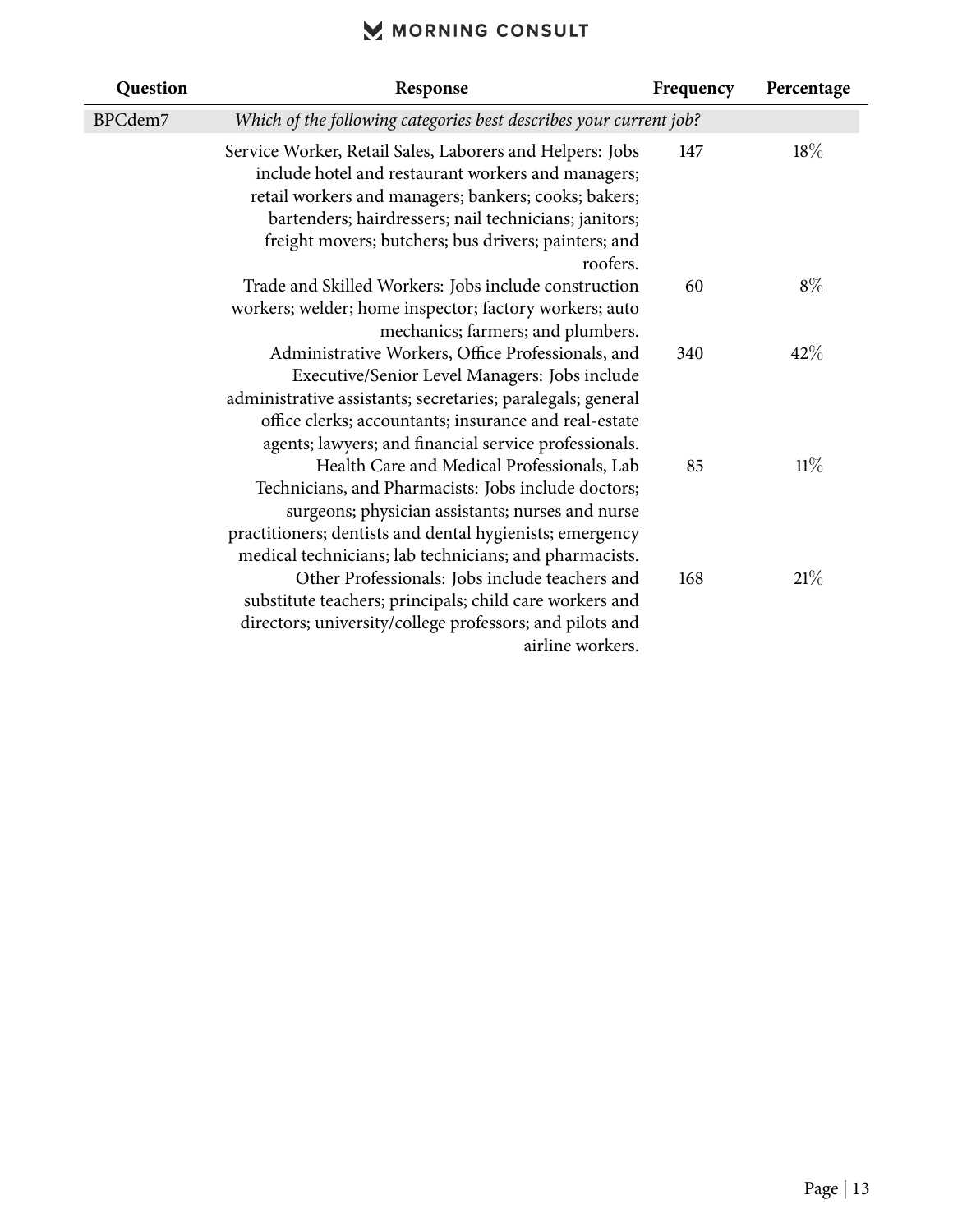| Question | Response                                                                                                                                                                                                                                                                                            | Frequency | Percentage |
|----------|-----------------------------------------------------------------------------------------------------------------------------------------------------------------------------------------------------------------------------------------------------------------------------------------------------|-----------|------------|
| BPCdem8  | Which of the following categories best describes your spouse's or partner's current job?<br>$(N=655)$                                                                                                                                                                                               |           |            |
|          | Service Worker, Retail Sales, Laborers and Helpers: Jobs<br>include hotel and restaurant workers and managers;<br>retail workers and managers; bankers; cooks; bakers;<br>bartenders; hairdressers; nail technicians; janitors;<br>freight movers; butchers; bus drivers; painters; and<br>roofers. | 130       | 20%        |
|          | Trade and Skilled Workers: Jobs include construction<br>workers; welder; home inspector; factory workers; auto<br>mechanics; farmers; and plumbers.                                                                                                                                                 | 109       | 17%        |
|          | Administrative Workers, Office Professionals, and<br>Executive/Senior Level Managers: Jobs include<br>administrative assistants; secretaries; paralegals; general<br>office clerks; accountants; insurance and real-estate<br>agents; lawyers; and financial service professionals.                 | 215       | 33%        |
|          | Health Care and Medical Professionals, Lab<br>Technicians, and Pharmacists: Jobs include doctors;<br>surgeons; physician assistants; nurses and nurse<br>practitioners; dentists and dental hygienists; emergency<br>medical technicians; lab technicians; and pharmacists.                         | 54        | $8\%$      |
|          | Other Professionals: Jobs include teachers and<br>substitute teachers; principals; child care workers and<br>directors; university/college professors; and pilots and<br>airline workers.                                                                                                           | 147       | 22%        |

*Note:* Group proportions may total to larger than one-hundred percent due to rounding. All statistics are calculated for registered voters with demographic post-stratification weights applied.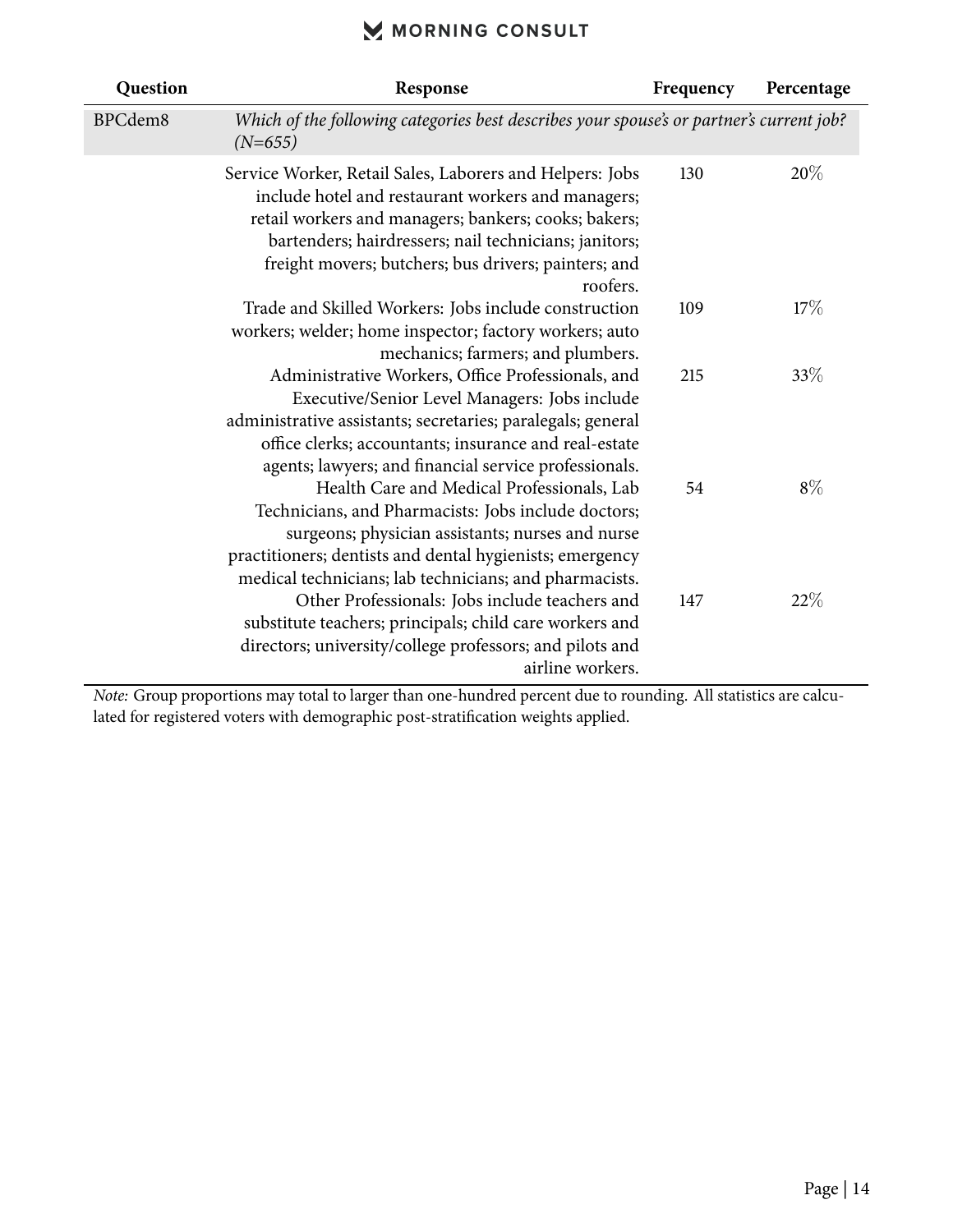## **Respondent Demographics Summary**

| Demographic       | Group                                                                                                                                                            | Frequency                                   | Percentage                               |
|-------------------|------------------------------------------------------------------------------------------------------------------------------------------------------------------|---------------------------------------------|------------------------------------------|
| xdemAll           | Adults                                                                                                                                                           | 800                                         | $100\%$                                  |
| xdemGender        | Gender: Male<br>Gender: Female<br>$\boldsymbol{N}$                                                                                                               | 316<br>484<br>800                           | 40%<br>$60\%$                            |
| age               | Age: 18-34<br>Age: 35-44<br>Age: 45-64<br>Age: 65+<br>$\boldsymbol{N}$                                                                                           | 396<br>351<br>51<br>2<br>800                | $50\%$<br>44%<br>$6\%$<br>$0\%$          |
| demAgeGeneration  | GenZers: 1997-2012<br>Millennials: 1981-1996<br>GenXers: 1965-1980<br>Baby Boomers: 1946-1964<br>$\boldsymbol{N}$                                                | 57<br>625<br>109<br>9<br>800                | 7%<br>78%<br>14%<br>$1\%$                |
| xpid <sub>3</sub> | PID: Dem (no lean)<br>PID: Ind (no lean)<br>PID: Rep (no lean)<br>$\overline{N}$                                                                                 | 362<br>213<br>225<br>800                    | 45%<br>27%<br>28%                        |
| xpidGender        | PID/Gender: Dem Men<br>PID/Gender: Dem Women<br>PID/Gender: Ind Men<br>PID/Gender: Ind Women<br>PID/Gender: Rep Men<br>PID/Gender: Rep Women<br>$\boldsymbol{N}$ | 161<br>201<br>68<br>145<br>87<br>138<br>800 | 20%<br>25%<br>$8\%$<br>18%<br>11%<br>17% |
| xdemIdeo3         | Ideo: Liberal (1-3)<br>Ideo: Moderate (4)<br>Ideo: Conservative (5-7)<br>$\boldsymbol{N}$                                                                        | 284<br>244<br>227<br>755                    | $36\%$<br>$30\%$<br>28%                  |
| xeduc3            | Educ: < College<br>Educ: Bachelors degree<br>Educ: Post-grad<br>$\boldsymbol{N}$                                                                                 | 302<br>284<br>214<br>800                    | 38%<br>36%<br>27%                        |

#### **Summary Statistics of Survey Respondent Demographics**

Continued on next page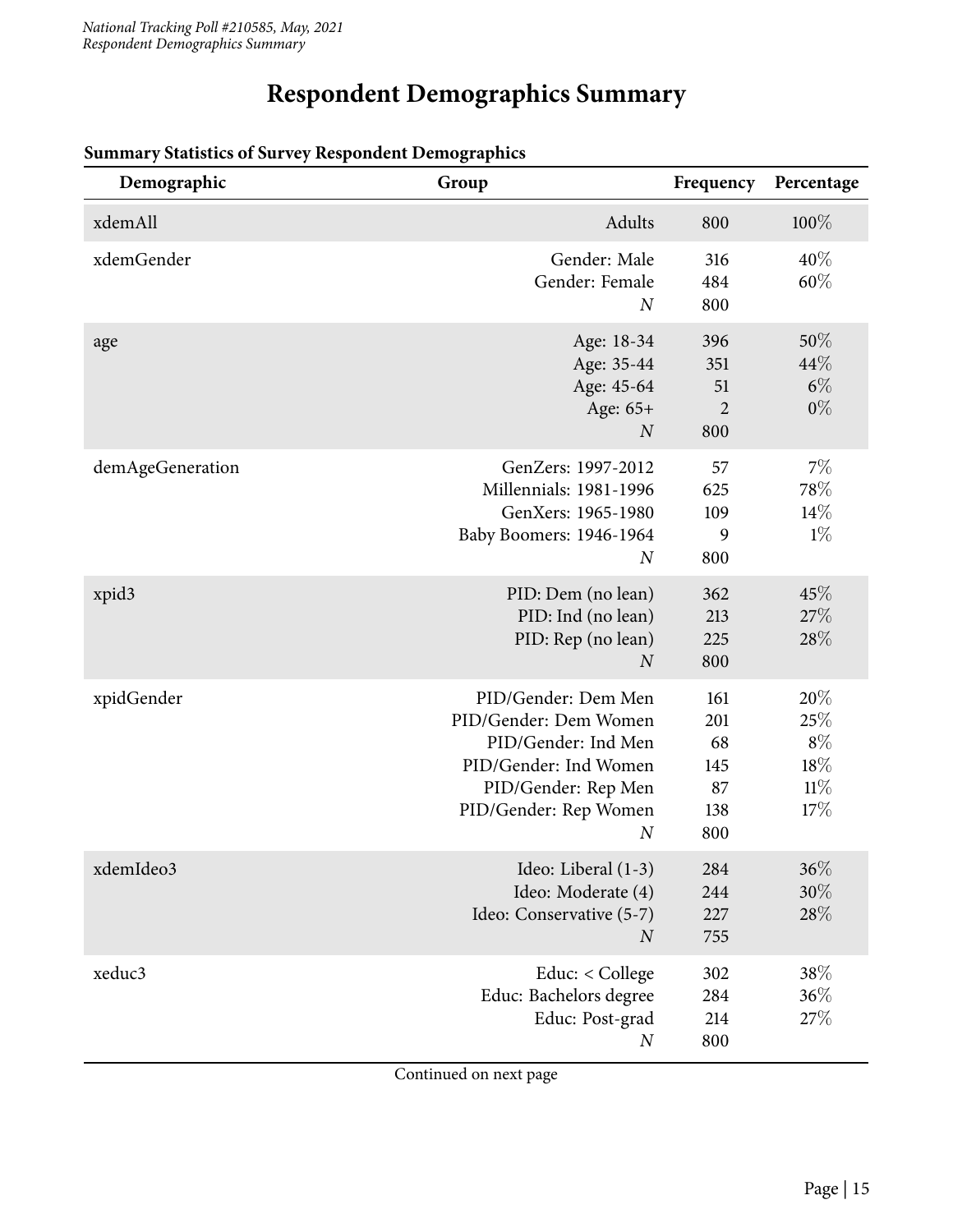| Demographic    | Group                                                                                                                 | Frequency                            | Percentage                          |
|----------------|-----------------------------------------------------------------------------------------------------------------------|--------------------------------------|-------------------------------------|
| xdemInc3       | Income: Under 50k<br>Income: 50k-100k<br>Income: 100k+<br>$\boldsymbol{N}$                                            | 189<br>327<br>284<br>800             | 24\%<br>41%<br>36%                  |
| xdemWhite      | Ethnicity: White                                                                                                      | 657                                  | 82%                                 |
| xdemHispBin    | Ethnicity: Hispanic                                                                                                   | 84                                   | 10%                                 |
| demBlackBin    | Ethnicity: Black                                                                                                      | 68                                   | $8\%$                               |
| demRaceOther   | Ethnicity: Other                                                                                                      | 75                                   | $9\%$                               |
| xdemReligion   | All Christian<br>All Non-Christian<br>Atheist<br>Agnostic/Nothing in particular<br>Something Else<br>$\boldsymbol{N}$ | 393<br>44<br>36<br>217<br>110<br>800 | 49%<br>$6\%$<br>$4\%$<br>27%<br>14% |
| xdemReligOther | Religious Non-Protestant/Catholic                                                                                     | 54                                   | 7%                                  |
| xdemEvang      | Evangelical<br>Non-Evangelical<br>$\boldsymbol{N}$                                                                    | 212<br>263<br>475                    | 26%<br>33%                          |
| xdemUsr        | Community: Urban<br>Community: Suburban<br>Community: Rural<br>$\boldsymbol{N}$                                       | 284<br>371<br>145<br>800             | $36\%$<br>46%<br>18%                |
| xdemMilHH1     | Military HH: Yes<br>Military HH: No<br>$\boldsymbol{N}$                                                               | 72<br>728<br>800                     | $9\%$<br>$91\%$                     |
| xreg4          | 4-Region: Northeast<br>4-Region: Midwest<br>4-Region: South<br>4-Region: West<br>$\boldsymbol{N}$                     | 175<br>189<br>300<br>136<br>800      | 22%<br>24%<br>38\%<br>17%           |
| BPCxdem1       | Employed + Salaried<br>Employed+ Hourly<br>$\boldsymbol{N}$                                                           | 439<br>305<br>744                    | 55%<br>38\%                         |
| BPCxdem2       | All Adults in HH Employed                                                                                             | 799                                  | $100\%$                             |
| BPCxdem3       | All Adults in HH Employed Full Time                                                                                   | 413                                  | 52%                                 |

#### **Summary Statistics of Survey Respondent Demographics**

Continued on next page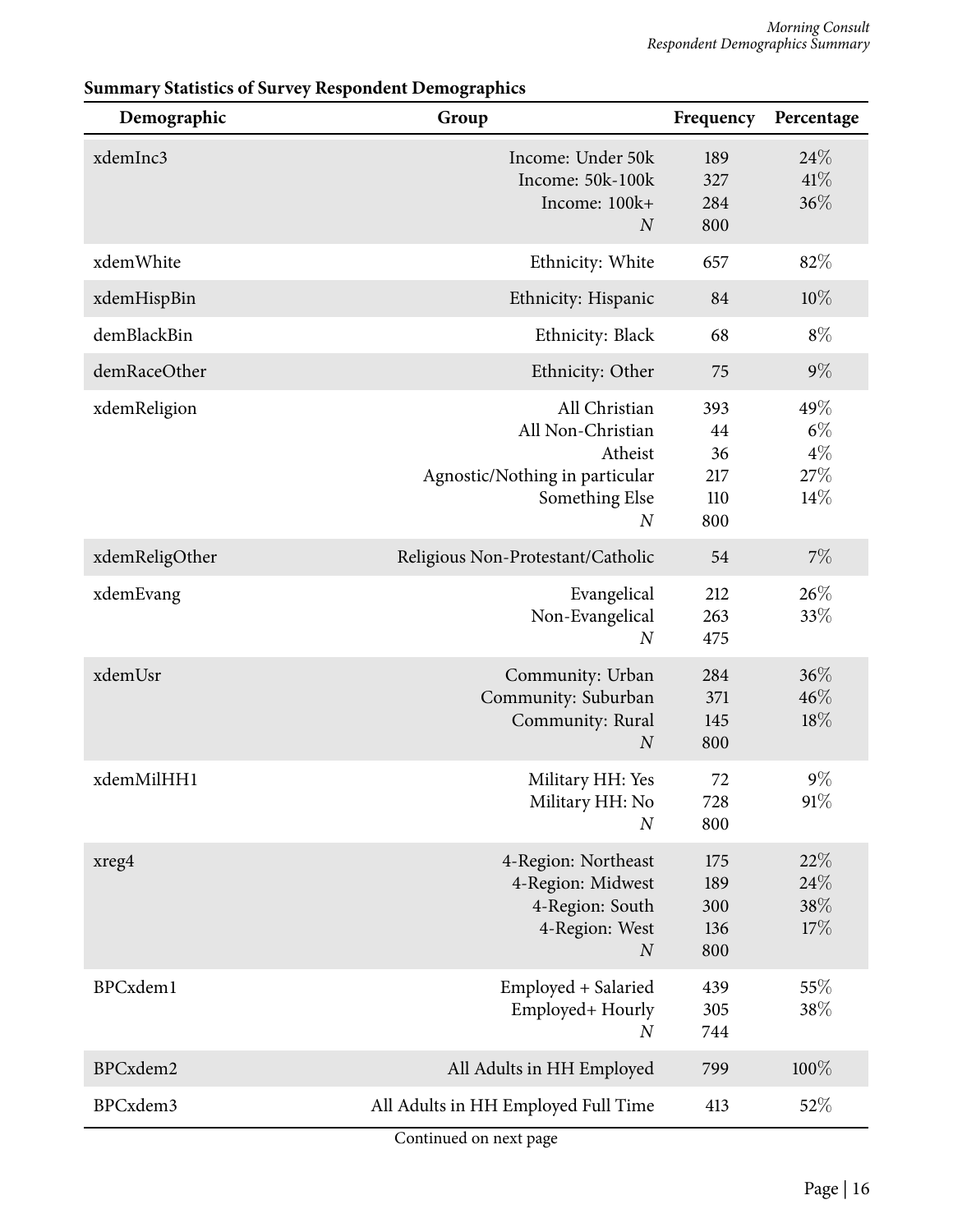| Demographic | Group                                                                                                                                                                                                                                                                                                        | Frequency                             | Percentage                           |
|-------------|--------------------------------------------------------------------------------------------------------------------------------------------------------------------------------------------------------------------------------------------------------------------------------------------------------------|---------------------------------------|--------------------------------------|
| BPCxdem4    | Service Worker, Retail Sales, Laborers and Helpers<br>Trade and Skilled Workers<br>Administrative Workers, Office Professionals, and<br><b>Executive/Senior Level Managers</b><br>Health Care and Medical Professionals, Lab<br>Technicians, and Pharmacists<br><b>Other Professionals</b><br>$\overline{N}$ | 147<br>60<br>340<br>85<br>168<br>800  | 18%<br>$8\%$<br>42%<br>$11\%$<br>21% |
| BPCxdem5    | Work Remotely Full Time<br>In Office Full Time<br>Hybrid<br>Gig Worker<br>$\boldsymbol{N}$                                                                                                                                                                                                                   | 179<br>68<br>199<br>11<br>457         | 22%<br>$8\%$<br>25%<br>$1\%$         |
| BPCxdem6    | Both Adults in HH Work in Office                                                                                                                                                                                                                                                                             | 27                                    | $3\%$                                |
| BPCxdem7    | Need Care During Traditional Hours                                                                                                                                                                                                                                                                           | 595                                   | 74\%                                 |
| BPCxdem8    | Need Care During Non Traditional Hours                                                                                                                                                                                                                                                                       | 229                                   | 29%                                  |
| BPCxdem9    | Youngest Child Age: Under 1 year<br>Youngest Child Age: 1<br>Youngest Child Age: 2<br>Youngest Child Age: 3<br>Youngest Child Age: 4<br>$\overline{N}$                                                                                                                                                       | 78<br>198<br>204<br>197<br>123<br>800 | $10\%$<br>25%<br>26%<br>25%<br>15%   |

#### **Summary Statistics of Survey Respondent Demographics**

*Note:* Group proportions may total to larger than one-hundred percent due to rounding. All statistics are calculated with demographic post-stratification weights applied.